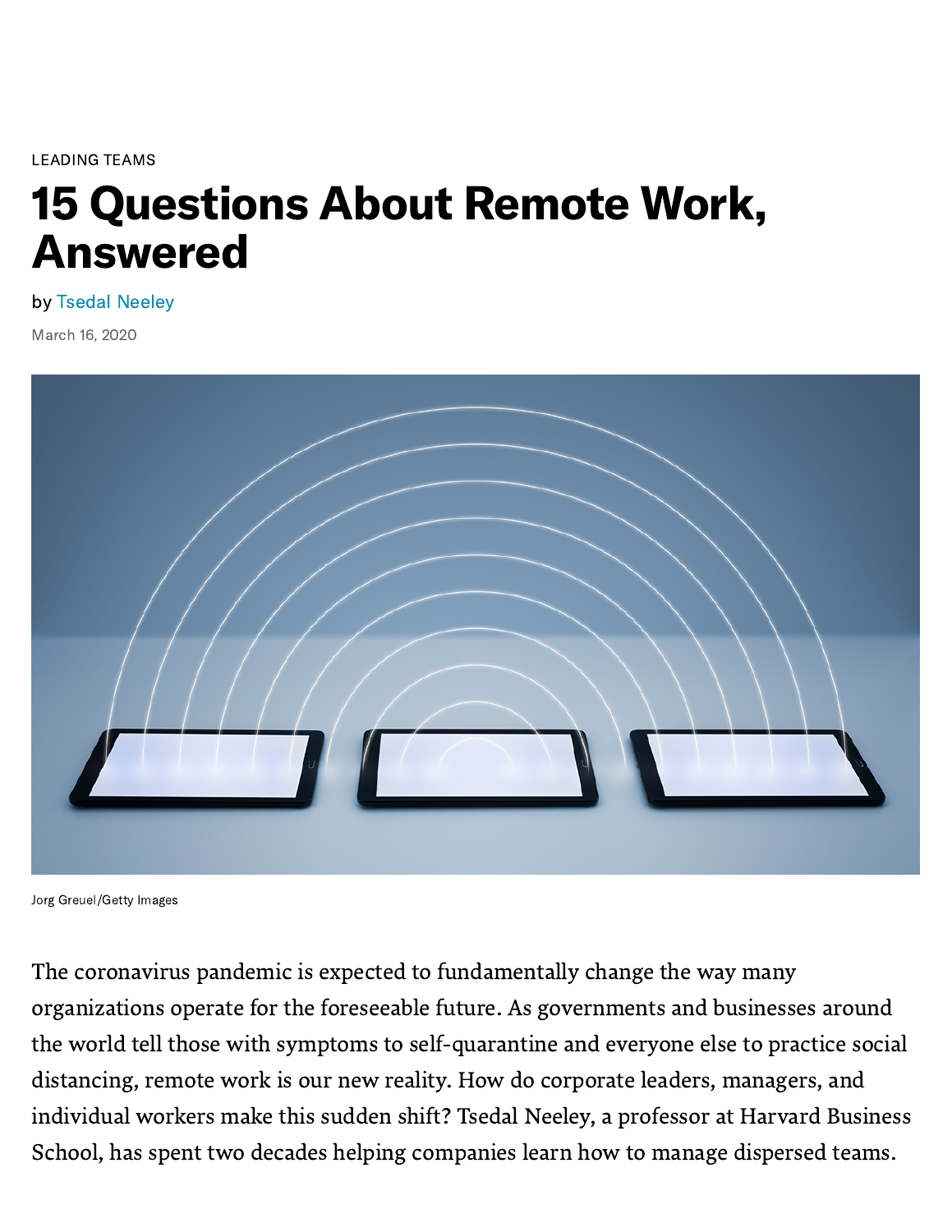In this edited Q&A, drawn from a recent HBR subscriber video call in which listeners were able to ask questions, she offers guidance on how to work productively at home, manage virtual meetings, and lead teams through this time of crisis.

#### Are organizations prepared for this sudden transition?

The scale and scope of what we're seeing, with organizations of 5,000 employees, 10,000 employees, asking people to work from home very quickly, is unprecedented. So, no, organizations are not set up for this.

# What's the first thing that leaders and individual managers can do to help their employees get ready?

Get the infrastructure right. Do people have the requisite technology or access to it? Who has a laptop? Will those who do [have laptops] be able to dial into their organizations easily? Will they have the software they need to be able to do work, have conference calls, etc? What about the employees who don't have laptops or mobile devices? How do you make sure that they have access to the resources they need to do work? Direct managers have to very quickly ensure that every employee has full access, so no one feels left behind.

# What should people who aren't accustomed to remote work do to get psychologically ready for it?

Develop [rituals](https://hbr.org/2010/12/the-value-of-ritual-in-your-wo) and have a disciplined way of managing the day. Schedule a start and an end time. Have a rhythm. Take a shower, get dressed, even if it's not what you'd usually wear to work, then get started on the day's activities. If you're used to moving physically, make sure you build that into your day. If you're an extrovert and accustomed to a lot of contact and collaboration with others, make sure that still happens. Ask yourself: How will I protect yourself from feeling lonely or isolated and stay healthy, productive, and vibrant? Create that for yourself.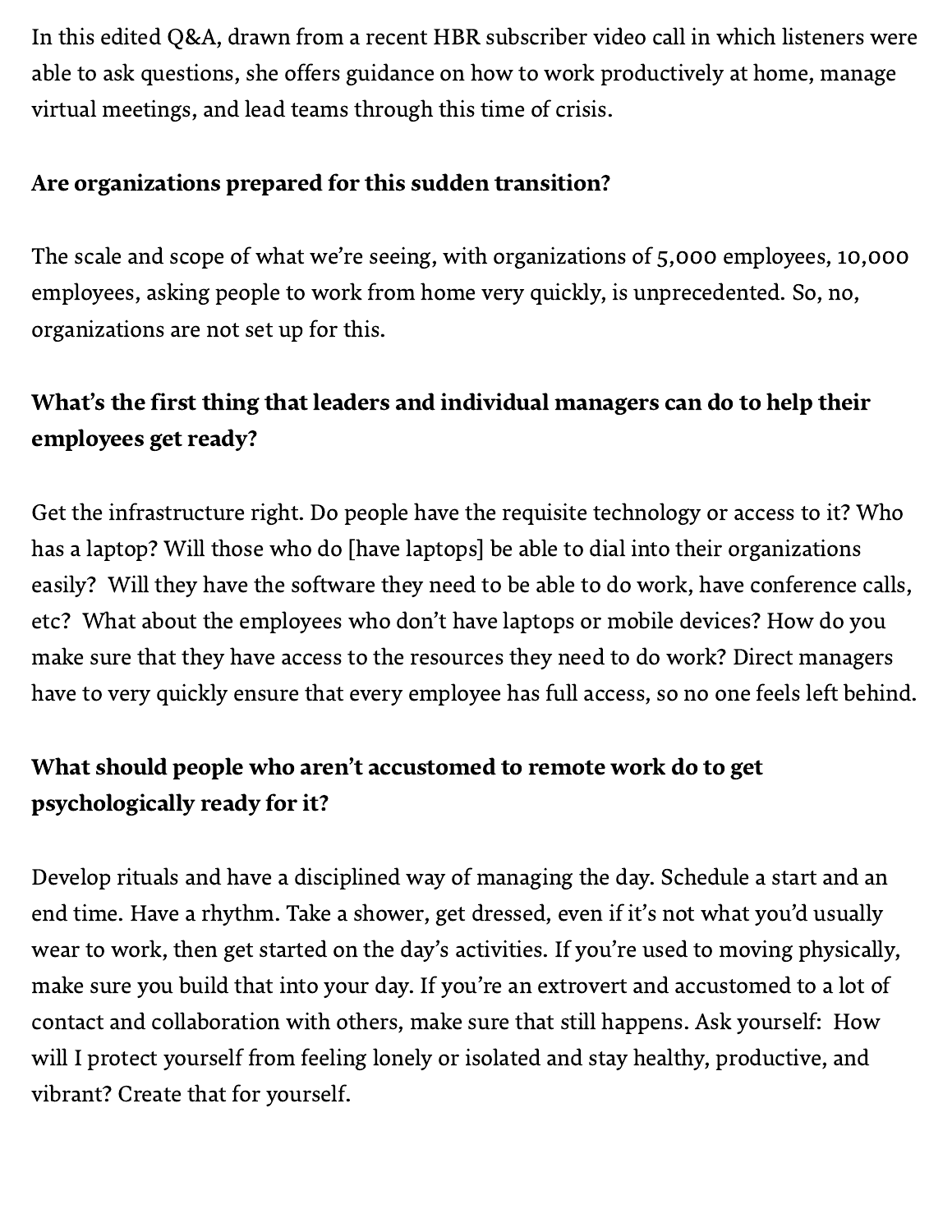Remember, too, that you might actually enjoy working from home. You can play the music you like. You can think flexibly about your time. It can be fun. As for managers, they need to check in on people. Make sure they're not only set up but also that they have that rhythm and contact. Ask: "What can I do to make sure that this sudden and quick transition is working for you?"

# How should those check-ins happen? As a group? In one-on-ones? Via phone calls? Or video chats?

First, you should have a group conversation about the new state of affairs. Say, "Hey, folks, it's a different world. We don't know how long this is going to last. But I want to make sure you all feel you have what you need." This should be followed by a team [launch](https://hbr.org/2014/03/get-your-virtual-team-off-to-a-fast-start) to jump-start this new way of working. Figure out: How often should we communicate? Should it be video, phone, or Slack/Jive/Yammer. If you're not using one of those instant messaging systems, should you? What's the best way for us to work together? You've got to help people understand how to do this and give them confidence that it work.

Once that's sorted out, meet with your group at least once a week. In a remote environment, frequency of contact cannot go down. If you're used to having meetings, continue to do so. In fact, contact should probably go up for the whole team and its members. Newer employees, those working on critical projects and people who need more contact will require extra one-on-ones. Remember, too, that you can do fun things virtually: happy hour, coffee breaks, lunch together. All these things can continue the connection you had at the office. And there's ample research showing that virtual teams can be completely equal to co-located ones in terms of trust and collaboration. It just requires discipline.

How does working from home affect [psychological](https://hbr.org/2018/11/helping-remote-workers-avoid-loneliness-and-burnout) health? What can employers do to make sure that people are staying focused, committed, and happy?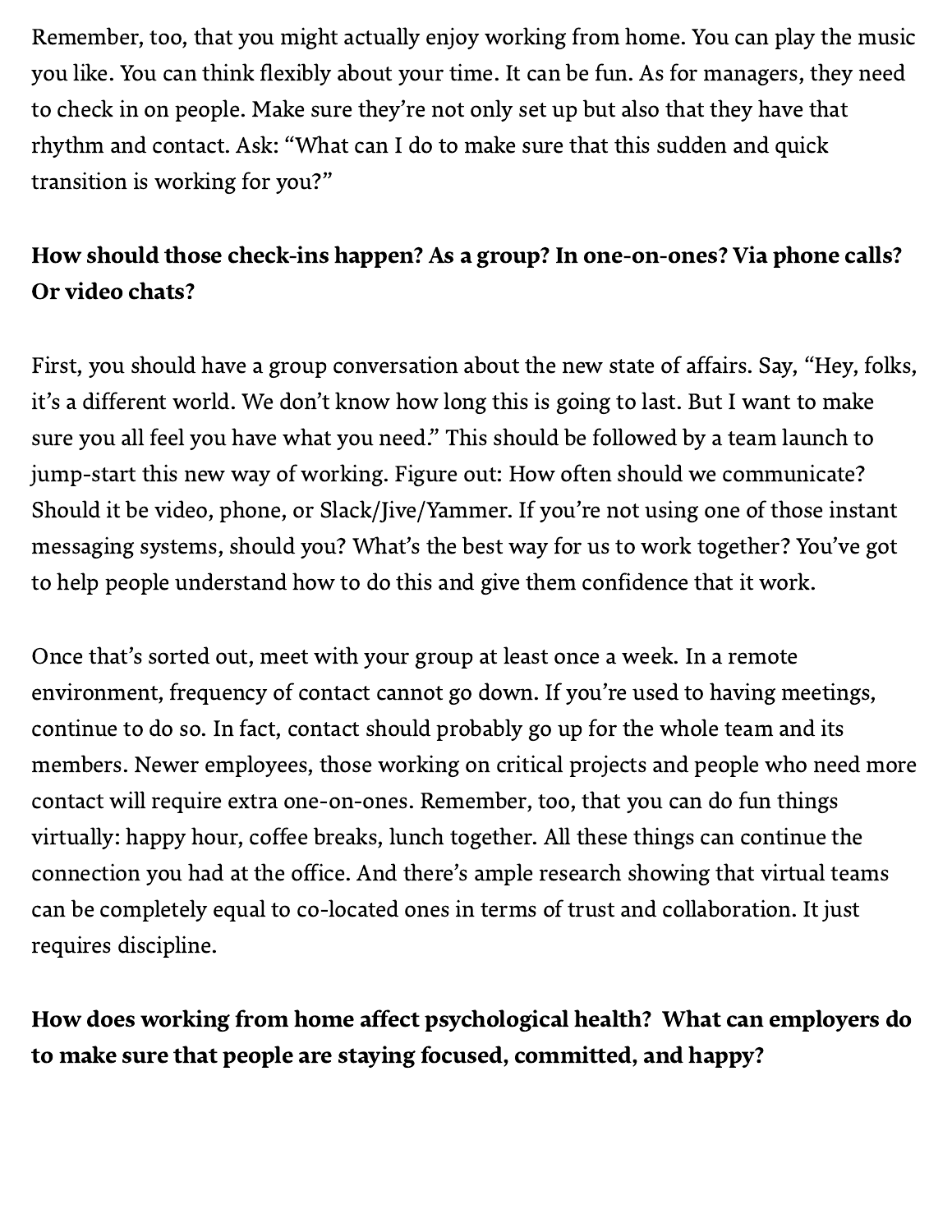People get used to having these unplanned watercooler or cappuccino conversations with colleagues, and they are actually big, important parts of the workday that have a direct impact on performance. How do we create those virtually? For some groups and individuals, it's will be constant instant messaging. For others, it will be live phone conversations or video conferences. Some people might want to use WhatsApp, WeChat, or Viber. A boss can encourage those types of contact points for psychological health. People are not going to be able to figure this out organically. You've got to coach them. There's one more thing: Exercise. It's critical for mental well-being.

#### What are the top three things that leaders can do to create a good remote culture?

There are more than 10,000 books in the English language in Amazon on how to lead remotely or at a distance. Why is that? Because this is very difficult to do, and managers have to actively work on it. Number one, make sure that team members constantly feel like they know what's going on. You need to communicate what's happening at the organization level because when they're at home, they feel like they've been extracted away from the mothership. They wonder what's happening at the company, with our clients, with our common objective. The communication around that is extremely important. So you're emailing more, sharing more.

During this period, people will also start to get nervous about revenue goals and other things, so you'll have to make sure they feel like they're going to be OK. Another thing is to ensure that no members feel like they have no less access to you than others. At home, people's imaginations begin to go wild. So you have to be accessible and available to everyone equally. Finally, when you run your group meetings, aim for inclusion and balance the airtime so everyone feels seen and heard.

#### How will these changes affect productivity?

[Productivity](https://www.inc.com/marcel-schwantes/new-study-reveals-why-working-from-home-makes-workers-more-productive.html) does not have to go down at all. It can be maintained, even enhanced, because commutes and office [distractions](https://hbr.org/2020/03/how-working-parents-can-prepare-for-coronavirus-closures) are gone. Of course, you might be at home with your partner or kids and those issues will need to be worked out. Another problem might be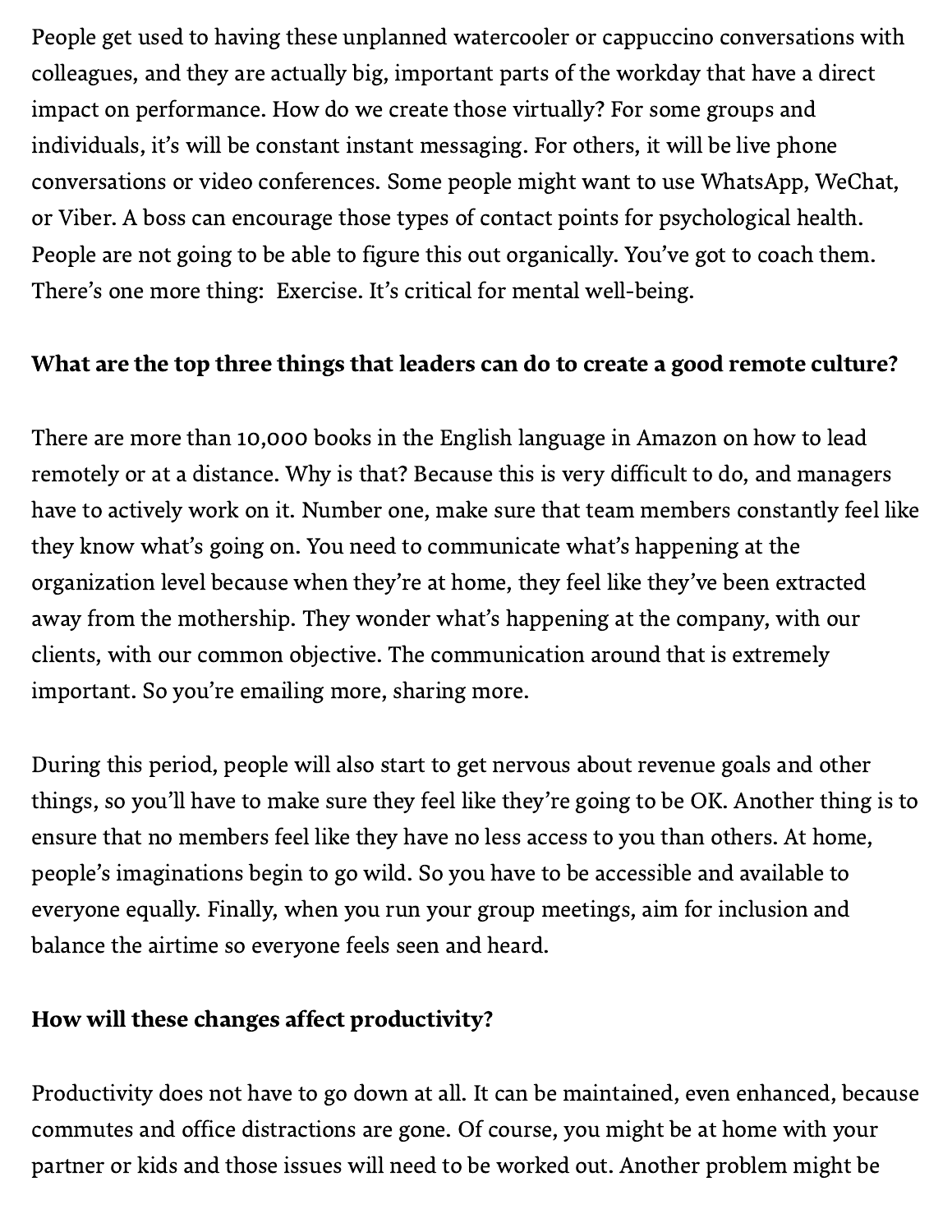your ability to resolve problems quickly when you can't meet in person, in real time. That might create delays. But other than that, I don't see productivity going down. There's robust evidence showing that it shouldn't change.

# If the social [distancing](https://www.theatlantic.com/family/archive/2020/03/coronavirus-what-does-social-distancing-mean/607927/) policies go on for a while, how do you measure your employees' productivity and eventually review them on that work?

I'll say this to every manager out there: you have to trust your employees. This is an era and a time in which we have to heed Ernest Hemingway's advice: "The best way to find out if you can trust somebody is to trust them." You can't see what people are doing. But equip them in the right ways, give them the tasks, check on them like you've always done, and hope they produce in the ways you want them to. You can't monitor the process, so your review will have to be outcome-based. But there's no reason to believe that, in this new environment, people won't do the work that they've been assigned. Remote work has been around for a very long time. And today we have all of the technologies we need to not only do work but also collaborate. We have enterprise-wide social media tools that allow us to store and capture data, to have one-to-many conversations, to share best practices, to learn.

# Let's talk about virtual [meetings](https://hbr.org/2020/03/what-it-takes-to-run-a-great-virtual-meeting?ab=hero-subleft-3). What are some best practices, beyond the general advice to clarify your purpose, circulate an agenda, prepare people to be called on and so forth?

First, you have to have some explicit ground rules. Say, "Folks, when we have these meetings, we do in a nice way, we turn off of phones, we don't check emails or multitask." I highly recommend video conferencing if you have the ability to do that. When people are able to see one another, it really makes a difference. And then you trust people to follow the ground rules.

Number two, because you no longer have watercooler conversations and people might be just learning how to work from home, spend the first six to seven minutes of a meeting checking in on people. Don't go straight to your agenda items. Instead, go around and ask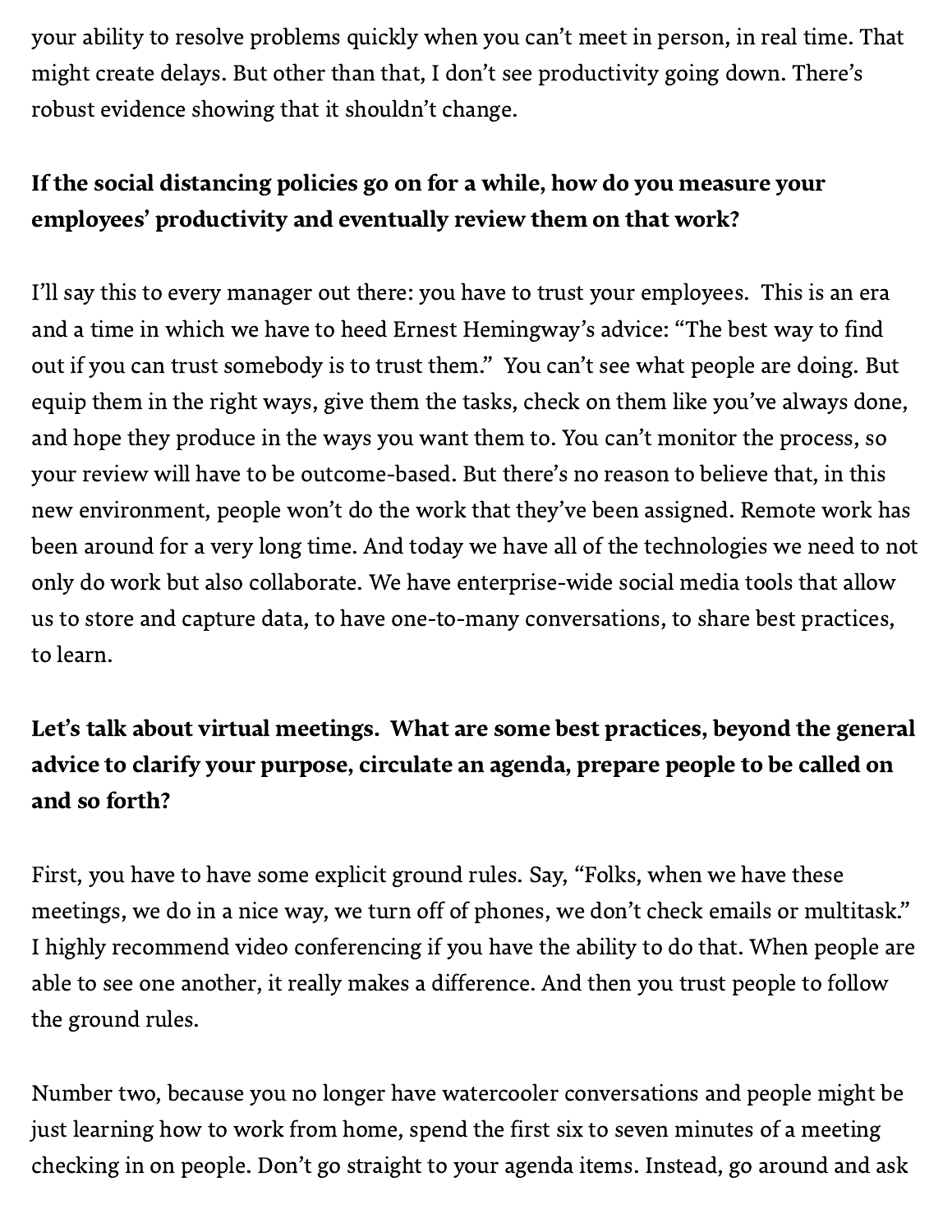everyone, "How are you guys doing?" Start with whomever is the newest or lowest status person or the one who usually speaks the least. You should share as well, so that you're modeling the behavior. After that, you introduce the key things you want to talk about, and again model what you want to see, whether it's connecting, asking questions, or even just using your preferred technology, like Zoom or Skype for Business.

The last thing I'll say is there, you have to follow up these virtual meetings with redundant communication to ensure that people have heard you and that they're OK with the outcome. Say you have a video conference about a topic. You follow it up with an email or a Slack message. You should have multiple touchpoints through various media to continue the trail of conversation.

# And how do you facilitate highly complex or emotionally charged conversations when people aren't face to face?

You can only raise one or two of these topics because you don't have the time or opportunity to work things through after the meeting. You can't just walk to people's offices to follow up. So, be very thoughtful about what you bring up, and when and how you do it. But you can still have these conversations. Allowing people to disagree in order to sharpen the team's thinking is a very positive thing. Sometimes in virtual environments, people don't feel [psychologically](https://hbr.org/podcast/2019/01/creating-psychological-safety-in-the-workplace) safe, so might not speak up when they should. And so sometimes you may even want to generate or model a little of disagreement – always over work, tasks or processes, of course, never anything personal.

#### In light of various daycare and school closings, how do you discuss children and [childcare?](https://hbr.org/2020/03/how-working-parents-can-prepare-for-coronavirus-closures)

Bosses should be prepared for that conversation and to help people think those issues through. The blurring of boundaries between work and home has suddenly come upon us, so managers have got to develop the skills and policies to support their teams. This might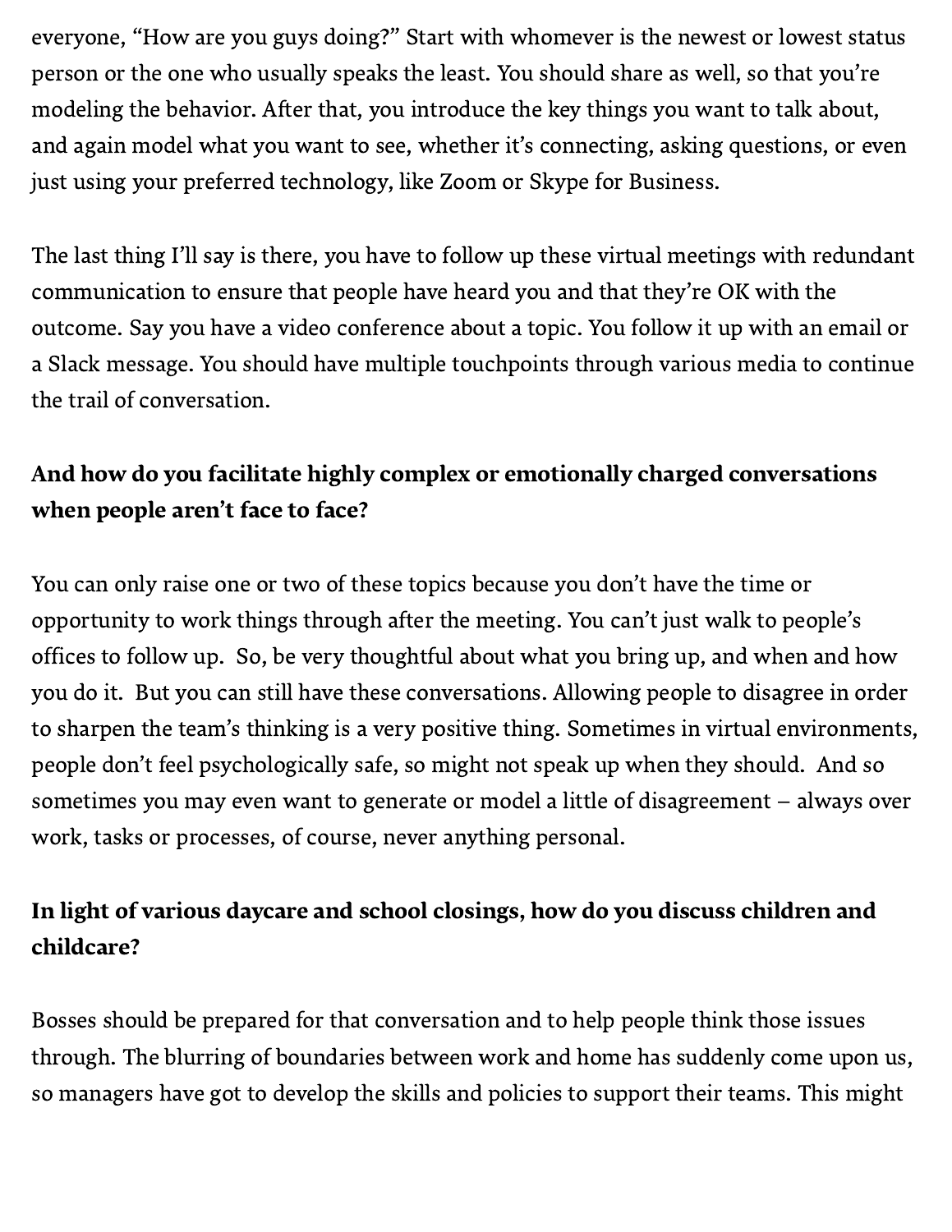involve being more flexible about the hours in which employees work. You don't have to eat lunch at 12pm. You might walk your dog at 2pm. Things are much more fluid, and managers just have to trust that employees will do their best to get their work done.

### We've talked about internal communication, but what advice do you have for people in client-facing functions?

We've been seeing virtual sales calls and client engagements. You do the exact same things. Here, it's even more important to use visual media. Take whatever you would be doing face to face and keep doing it. Maybe you can't wine and dine. But you can do a lot. Be creative.

# What do you do in an organization where you have a mix of both blue- and whitecollar workers? Or for those colleagues who aren't properly equipped?

The organizations have to figure out a way to support those workers, some kind of collective action to help them because otherwise you're completely isolating people who are critically important to your operation. I would put together a task force, and I would find solutions to keep them connected and ensure that they still feel valued. And include them in the planning.

### If you sense that, despite your best efforts, an employee is struggling, not focused, lonely, what can you do?

When you see the signs – like fewer emails or more inhibition in group conversations – talk to them. Increase contact and encourage others to, as well. Understand where they are. And get them what they need. Organizations should also make sure to have employee assistance services at this time. When you're suddenly taking away people's regular routines and connection with other people and it's open ended, some will struggle and need extra help. I'd add that every CEO of every organization needs to be much more visible right now — through video conferencing, or taped recording to give people confidence and calm them down and be healers- or hope-givers-in-chief.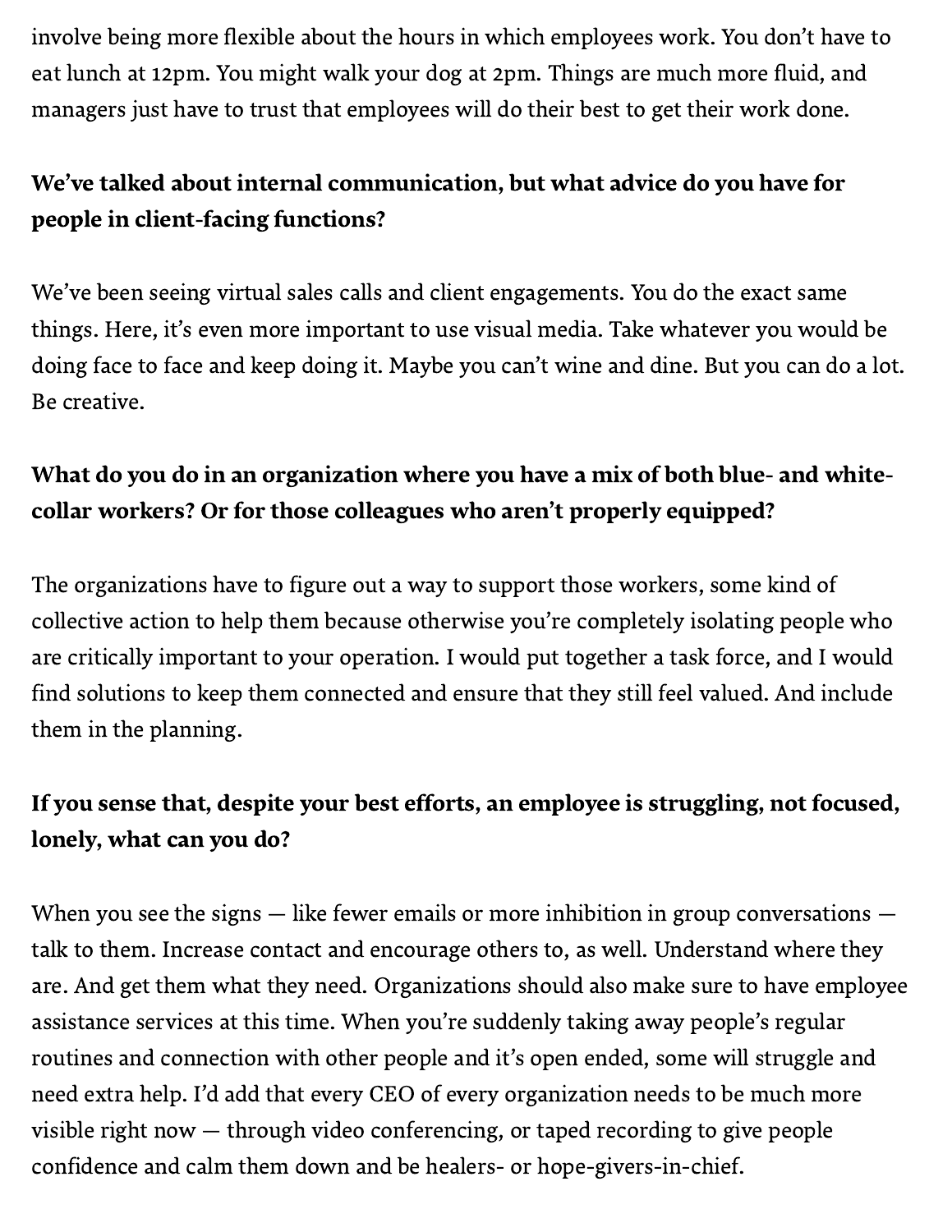### Do you see this crisis changing the way all teams and organizations operate going forward?

I think it's going to expand their repertoires. Organizations, teams, and people will experiment more with virtual work. Many of them have always wanted to test it as way of expanding their reach or labor force. It's not that people are going to permanently adopt this new format of work, but this experience will expand everyone's capacity. If there's a tiny positive aspect to this mess we're finding ourselves in, it's that we're developing certain skills that could helpful in the future. That's my deepest hope.



Tsedal [Neeley](https://hbr.org/search?term=tsedal%20neeley&search_type=search-all) is an [associate](http://www.tsedal.com/) professor in the Organizational Behavior unit at the Harvard Business School and the founder of the [consulting](https://www.amazon.com/dp/B071CPHNGT/ref=dp-kindle-redirect?_encoding=UTF8&btkr=1)) firm Global Matters. She is the author of The Language of Global Success. Twitter: [@tsedal](https://twitter.com/tsedal?lang=en)

#### This article is about [LEADING](https://hbr.org/topic/leading-teams) TEAMS

Follow This Topic

Related Topics: Crisis [Management](https://hbr.org/topic/crisis-management) | [Health](https://hbr.org/topic/health)

#### **Comments**

Leave a Comment

Post Comment

#### 0 COMMENTS

 $\vee$  Join The Conversation